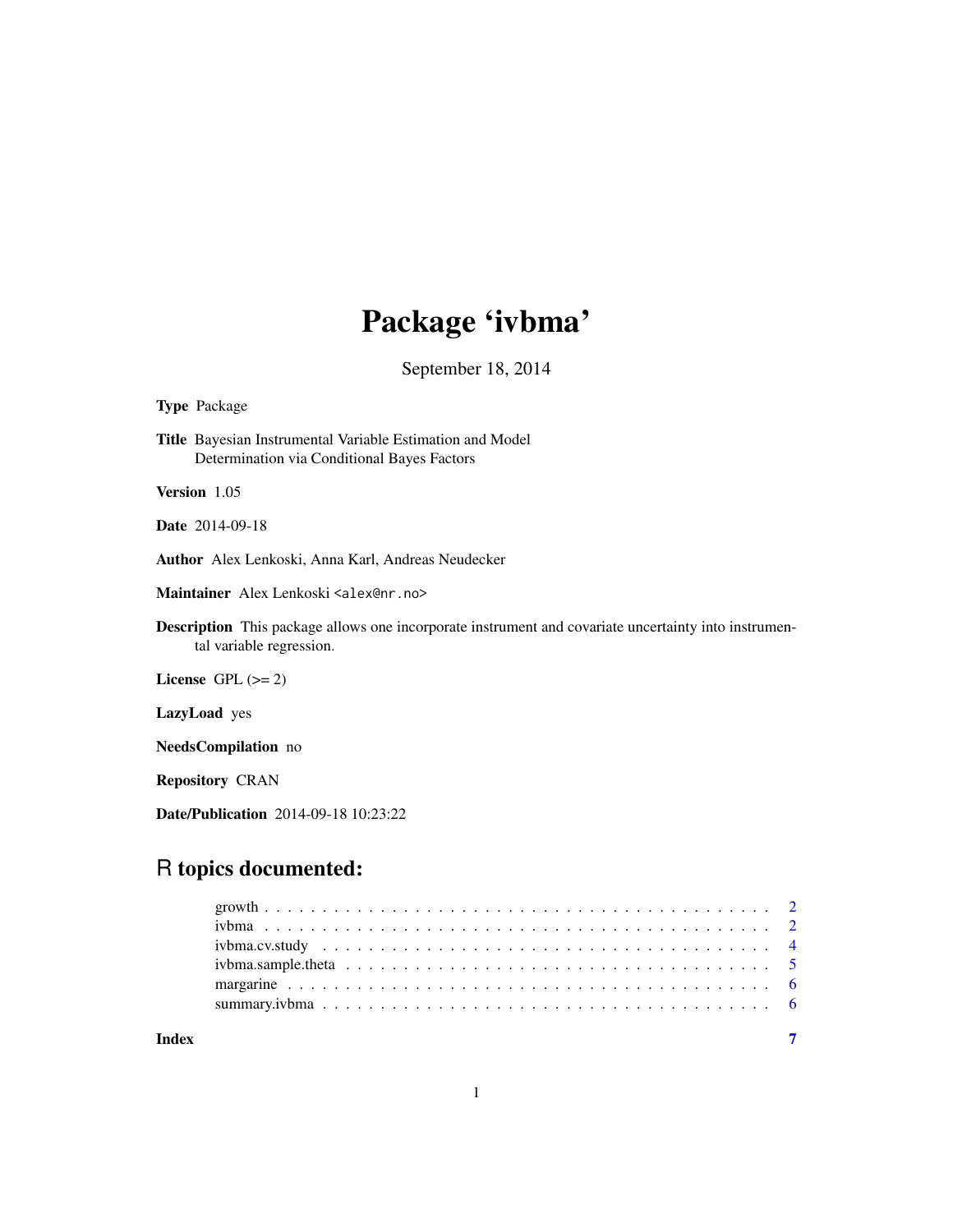<span id="page-1-0"></span>

#### Description

This constitutes the growth determinant dataset used by Karl and Lenkoski

<span id="page-1-1"></span>

a *Instrumental Variable Bayesian Model Averaging via Conditional Bayes Factors*

#### Description

This function estimates an Instrumental Variable (IV) system while incorporating model uncertainty and performing model averaging using an MC3-within-Gibbs Sampler.

#### Usage

 $ivb$ ma(Y, X, Z, W, s = 1000, b = round(s/10), full = FALSE, odens =  $min(c(5000, s - b))$ , print.every = round(s/10), run.diagnostics = FALSE)

#### Arguments

| Υ               | n x 1 matrix. Response variable                                                                                                                                            |
|-----------------|----------------------------------------------------------------------------------------------------------------------------------------------------------------------------|
| χ               | n x r matrix. Endogenous variables                                                                                                                                         |
| W               | n x p matrix. Further explanatory variables. You are responsible for including<br>an intercept.                                                                            |
| Z               | n x q matrix. Instrumental variables                                                                                                                                       |
| S               | integer. Number of iterations                                                                                                                                              |
| b               | integer. Number of iterations to discard as burn-in.                                                                                                                       |
| full            | If full is TRUE then model selection is not performed                                                                                                                      |
| odens           | Output density. How many samples from the posterior should be returned? Note<br>that posterior expectations are taken over every sample after burn-in                      |
| print.every     | After how many iterations should the progress be printed?                                                                                                                  |
| run.diagnostics |                                                                                                                                                                            |
|                 | If TRUE, this will compute experimental diagnostics to assess the validity of the<br>instruments in use. Note that this adds a non-negligible amount of computing<br>time. |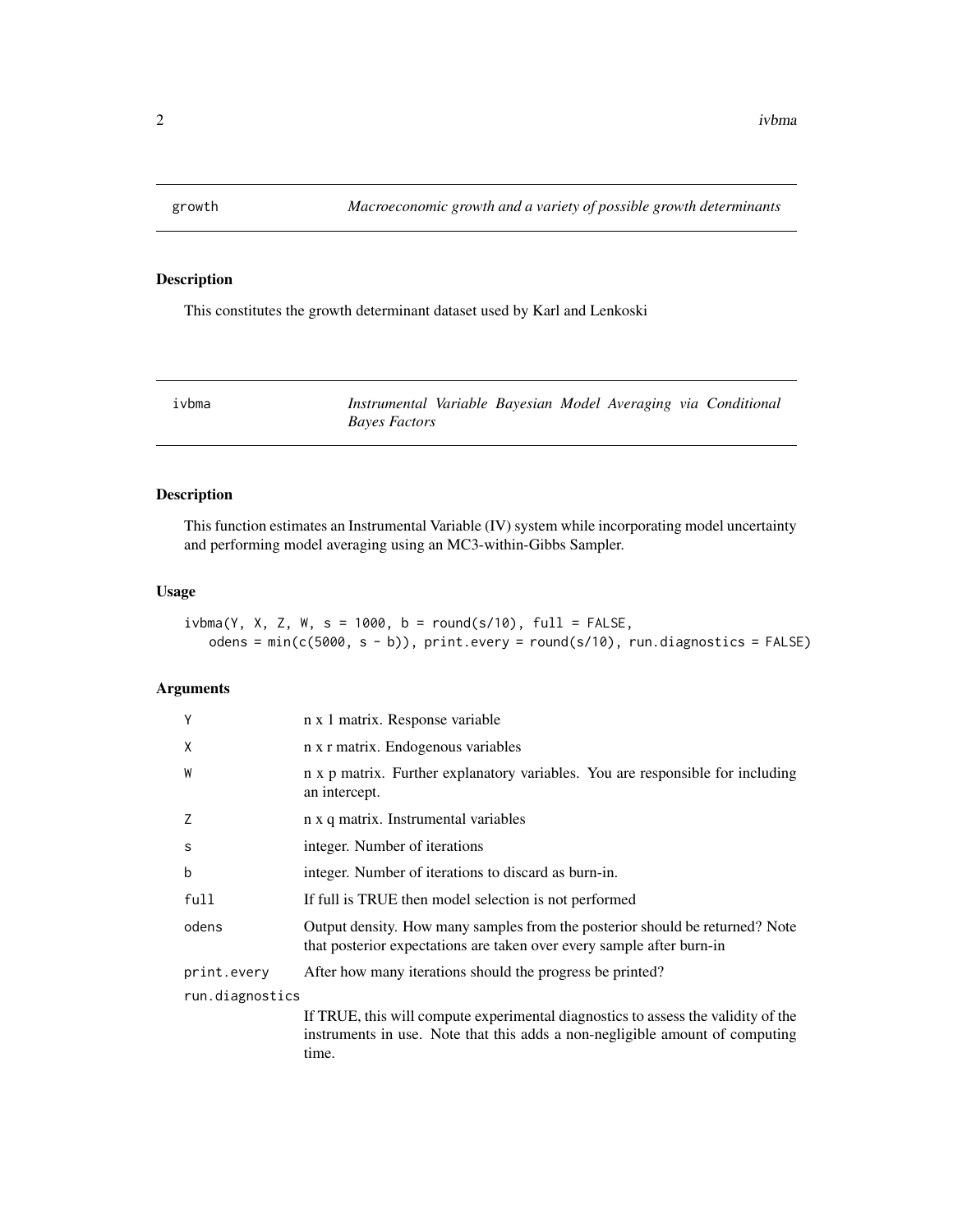#### <span id="page-2-0"></span>Details

The function estimates the parameters based on the model

$$
Y = [XW] * \rho + \epsilon
$$

$$
X = [ZW] * \lambda + \eta
$$

with

 $(\epsilon_i, \eta_i)^T \sim N_2(0, \Sigma)$ 

and its extension to multiple endogenous variables. If full is set to FALSE model uncertainty is included using conditional Bayes factors.

#### Value

| rho             | An odens $x(r + p)$ matrix with sampled values for the outcome stage. Endoge-<br>nous variables come first. |
|-----------------|-------------------------------------------------------------------------------------------------------------|
| rho.bar         | Posterior expectation of the outcome stage taken over all iterations                                        |
| lambda          | A $(p + q)$ x r x odens array with sampled values for the parameters of the first                           |
|                 | stage regressions. Instruments come first.                                                                  |
| lambda.bar      | Posterior expectation of each first stage taken over all iterations                                         |
| Sigma           | odens sampled realizations of Sigma                                                                         |
| Sigma.bar       | Posterior expectation of Sigma taken over all iterations                                                    |
| M               | Sampled first stage models                                                                                  |
| M.bar           | Posterior first stage inclusion probabilities                                                               |
| L               | Sampled second stage models                                                                                 |
| L.bar           | Posterior second stage inclusion probabilities                                                              |
|                 | If run.diagnostics was set to TRUE then you also receive                                                    |
| Sargan          | Model averaged Sargan p-values. Lower values indicate lack of instrument va-<br>lidity                      |
| Bayesian.Sargan |                                                                                                             |
|                 | An _Experimental_ Bayesian Sargan diagnostic based on Conditional Bayes                                     |
|                 | Factors. Same direction as above                                                                            |

#### Author(s)

Alex Lenkoski (alex.lenkoski@uni-heidelberg.de)

#### References

Anna Karl and Alex Lenkoski (2012). "Instrumental Variable Bayesian Model Averaging via Conditional Bayes Factors" http://arxiv.org/abs/1202.5846

#### See Also

[summary.ivbma](#page-5-1) [ivbma.cv.study](#page-3-1)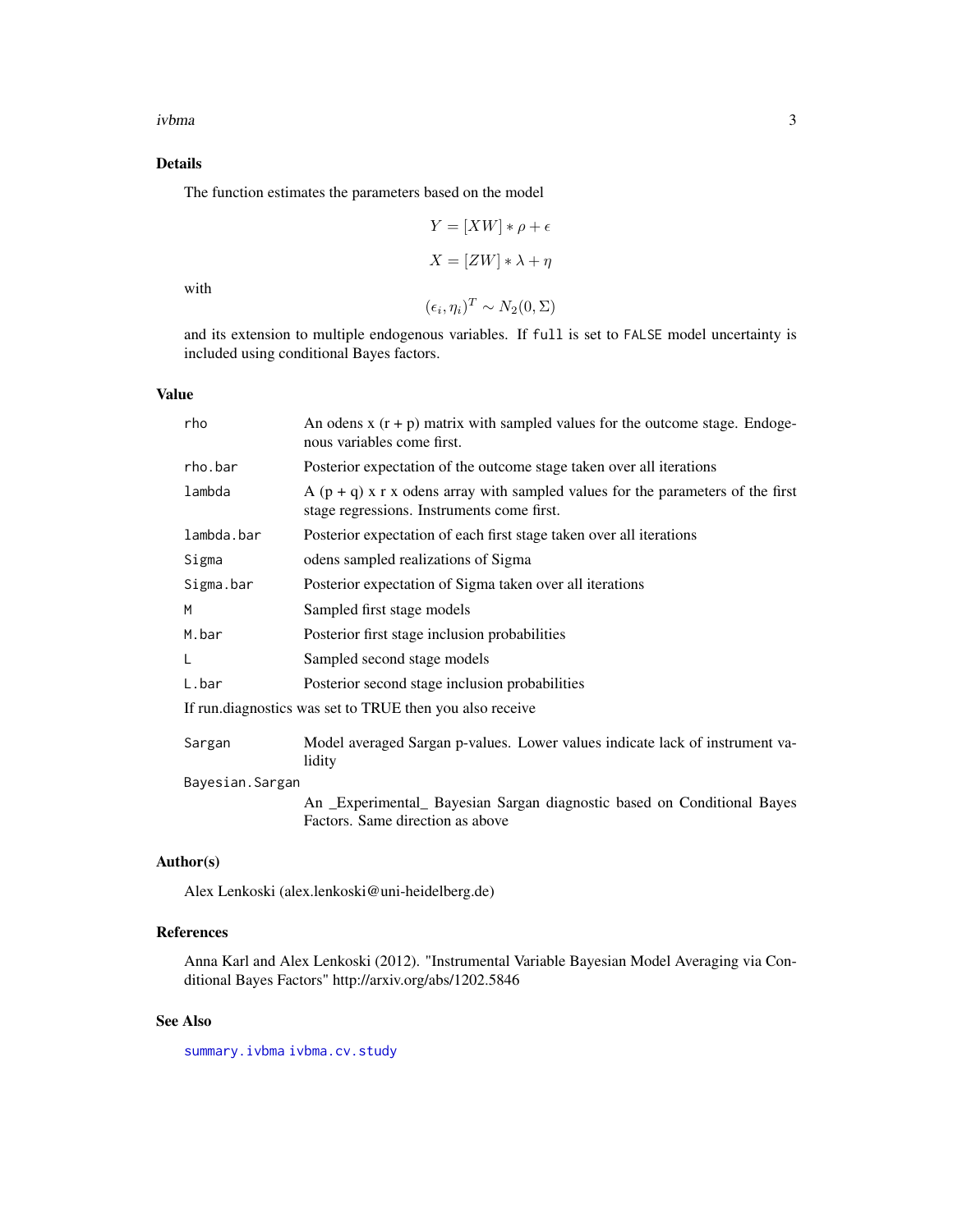#### Examples

```
set.seed(1)
data(growth)
attach(growth)
## To replicate KL, set s to 1e5
a \leftarrow i v b \text{ma}(Y, X, Z, W, s = 1e2)summary(a, nms.U = c(names(Z), names(W)), nms.V = c(names(X), names(W)))detach(growth)
set.seed(1)
data(margarine)
attach(margarine)
## To replicate KL, set s to 2.5e5
a <- ivbma(Y, X, Z, W, s=1e2)
summary(a, nms.U = c(names(Z), names(W)), nms.V = c(names(X), names(W)))detach(margarine)
```
<span id="page-3-1"></span>ivbma.cv.study *Conducts a leave-one-out cross validation study using IVBMA*

#### **Description**

This function allows one to conduct a leave-one-out cross validation study using IVBMA. It takes an appropriately constructed object and proceeds to drop each observation, fit IVBMA using the remaining observations, forms a posterior predictive distribution of the dropped observation and scores the predictive distribution along a number of metrics.

#### Usage

ivbma.cv.study(d, ...)

#### Arguments

|          | Object containing data, d\$Y, d\$X, d\$W, d\$Z must all be defined              |
|----------|---------------------------------------------------------------------------------|
| $\cdots$ | additional parameters to be passed to ivbma. In particular, you'll usually want |
|          | to set s.                                                                       |

#### Value

This returns an n by 4 matrix. Row i of the matrix gives the squared error (SE), absolute error (AE), predictive variance (VAR) and continous ranked probability score (CRPS) of the posterior predictive distribution leaving observation i out and subsequently using i as the verifying observation.

#### References

Anna Karl and Alex Lenkoski (2012). "Instrumental Variable Bayesian Model Averaging via Conditional Bayes Factors" http://arxiv.org/abs/1202.5846

<span id="page-3-0"></span>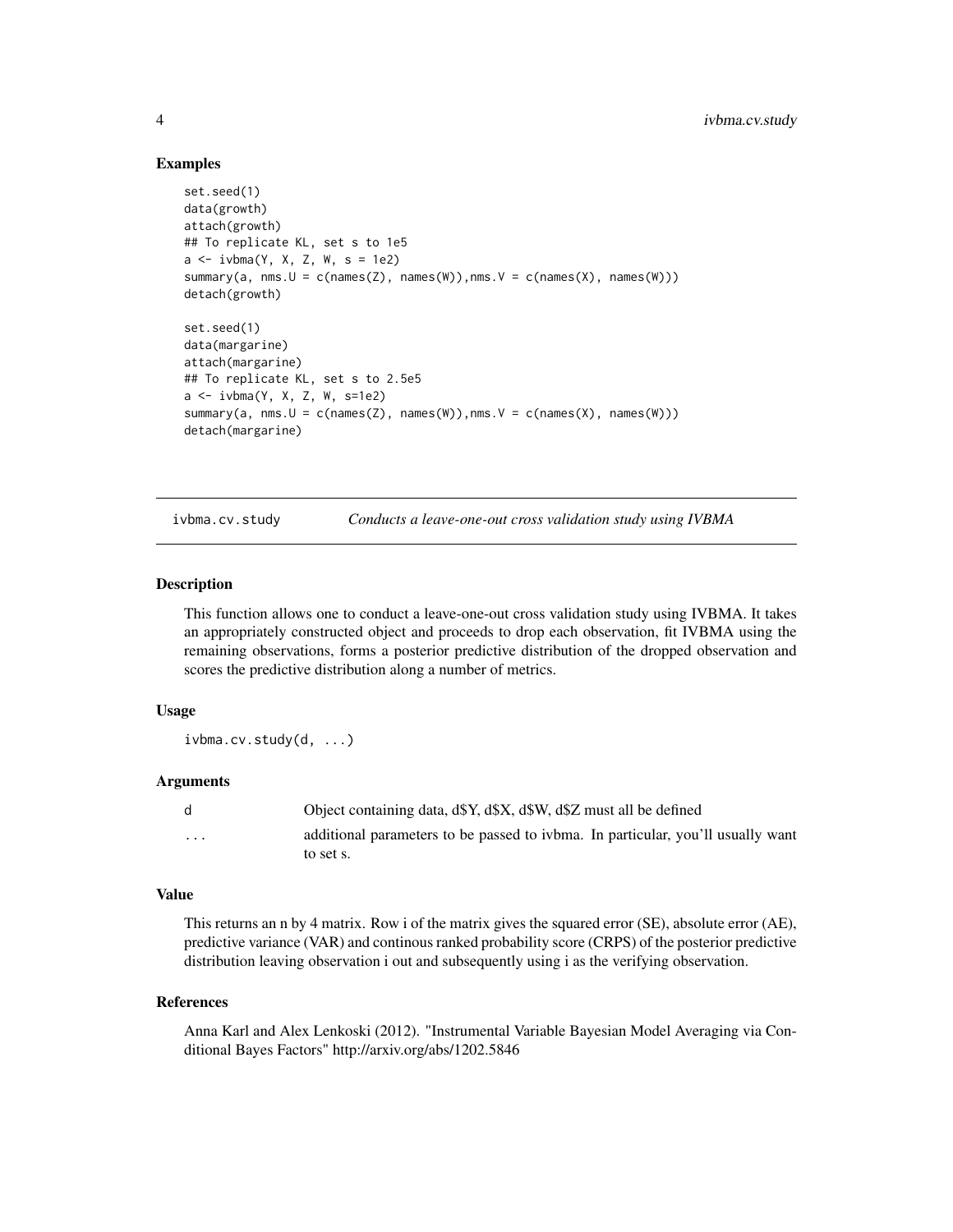#### <span id="page-4-0"></span>ivbma.sample.theta 5

#### See Also

[ivbma](#page-1-1)

#### Examples

```
set.seed(1)
data(growth)
s <- 2e1 ##To replicate KL, set this to 2e5
a.bma <- ivbma.cv.study(growth, s = s, print.every = s)
a.full \leftarrow ivbma.cv.study(growth, s = s, print.every = s, full = TRUE)
print(rbind(colMeans(a.bma), colMeans(a.full)))
```
ivbma.sample.theta *Updates the IVBMA parameters*

#### Description

Runs one step of the Gibbs Sampler in IVBMA

#### Usage

ivbma.sample.theta(theta,D,full)

#### Arguments

| theta | a list containing all the parameters in the IVBMA model   |
|-------|-----------------------------------------------------------|
| D.    | dataset                                                   |
| fu11  | Indicator of whether model averaging is performed (FALSE) |

#### Value

Returns an updated theta object

#### Author(s)

Alex Lenkoski (alex.lenkoski@uni-heidelberg.de)

#### References

Anna Karl and Alex Lenkoski (2012). "Instrumental Variable Bayesian Model Averaging via Conditional Bayes Factors" http://arxiv.org/abs/1202.5846

#### See Also

[ivbma](#page-1-1)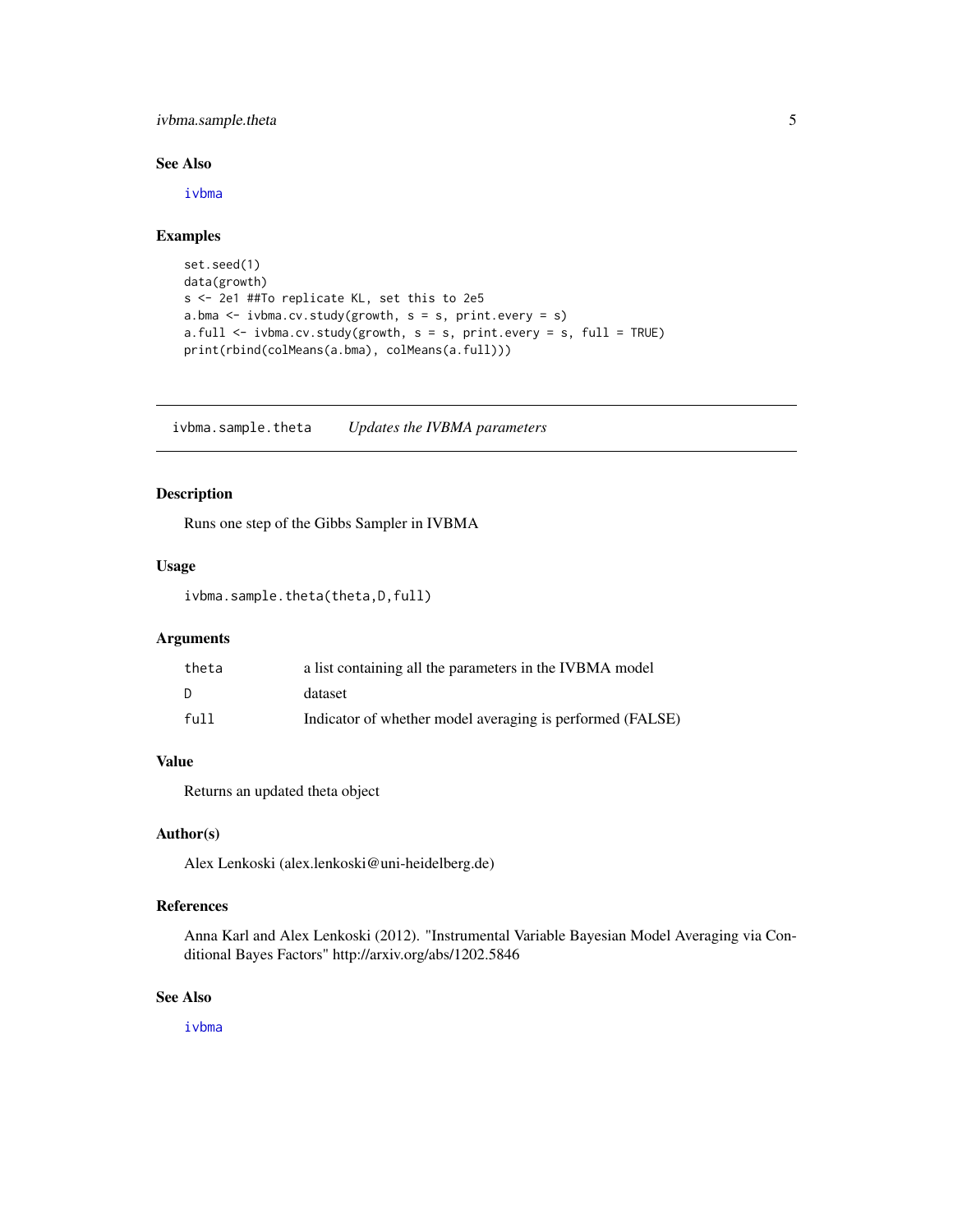<span id="page-5-0"></span>

#### Description

This constitutes the margarine determinant dataset used by Karl and Lenkoski

<span id="page-5-1"></span>summary.ivbma *Generic summary function for object of class ivbma*

#### Description

Generic summary function for object of class ivbma

#### Usage

```
## S3 method for class 'ivbma'
summary(object,nms.U=NULL,nms.V=NULL,...)
```
#### Arguments

| object | ivbma object returned by ivbma                        |
|--------|-------------------------------------------------------|
| nms.U  | names for the parameter $\rho = (\delta, \tau)^T$     |
| nms.V  | names for the parameter $\lambda = (\beta, \gamma)^T$ |
|        | additional parameters                                 |

#### References

Anna Karl and Alex Lenkoski (2012). "Instrumental Variable Bayesian Model Averaging via Conditional Bayes Factors" http://arxiv.org/abs/1202.5846

#### See Also

[ivbma](#page-1-1)